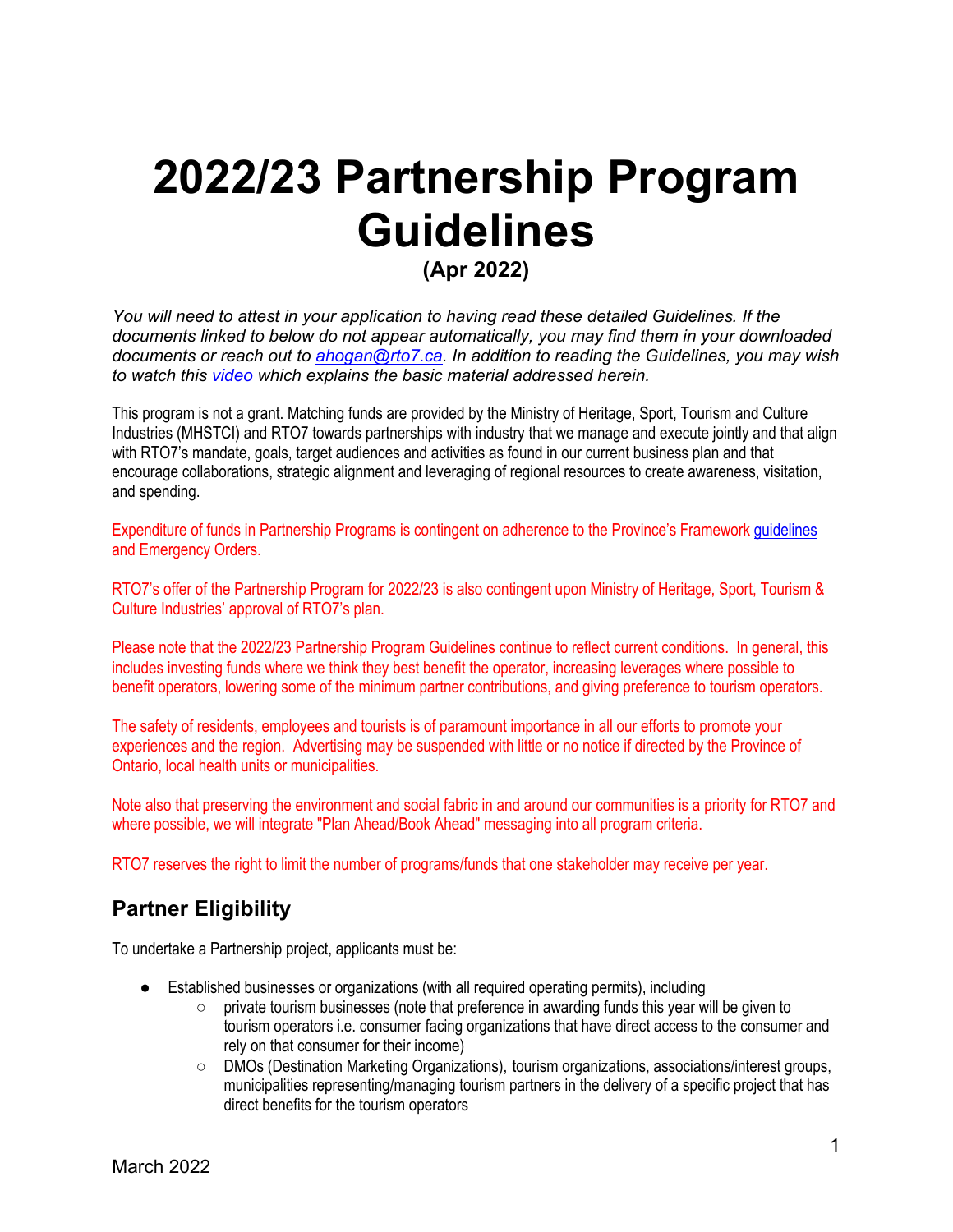- Capable of demonstrating financial and other capacity to execute the project in partnership (including meeting agreed upon timelines).
- Located within Bruce, Grey & Simcoe Counties
	- organizations outside BruceGreySimcoe (BGS) may apply if there is strong involvement from the relevant BGS stakeholder
- Joint projects with other RTOs will be considered (keep in mind each RTO has their own structure for Partnership programs).
- Future funding of partners will in part depend on timely completion of the project in question and the final partner report, as well as your responsiveness and communication.

Partner contributions (i.e. matching funds) must

- be cash (provided to RTO7 by cheque, EFT or INTERAC e-transfer).
- NOT be funding from other Ontario Government programs, such as Celebrate Ontario, or Ontario Government agencies such as Destination Ontario, the Ontario Trillium Fund or other RTOs.

Note that as part of the application, you will need to attest to having read the Guidelines and relevant Application(s), including all informational links. Th[e Resource Guide](https://rto7.ca/Public/Resources/Resource-Guide) we have compiled contains useful information on many topics and you may wish to bookmark or save this document for future reference.

## **Project/Partner Requirements**

### **Project Requirements**

- Projects must be conducted by third parties i.e. Partnership funds cannot be used to pay or reimburse partner organizations. Third parties may include one of RTO7's Agencies of Record - H Visual Media, Andrea Hamlin Photography, The Aber Group Inc. for digital advertising, MJ Translation - or a subcontractor identified through an RTO7 led procurement process.
- The only exception to RTO7 leading the procurement process is for Signage projects, in which the municipality/partner procures for suppliers as long as procurements align wit[h RTO7](https://rto7.ca/Public/Resources/Resource-Guide#RTO7Procurement) procurement requirements.
- Signage (conforming to th[e RTO7 Wayfinding Signage Standards & Specifications Manual\)](https://www.rto7data.ca/RTO7Media/RTOFiles/RT07_signmanual_20210603.pdf) is the only capital expenditure that is eligible within the Partnership Program.
- If an approved project is delayed/cancelled prior to start, you must advise RTO7 as soon as possible to allow other projects/stakeholders to access funds made available. Any expenses incurred prior to cancellation of a project will be your responsibility.

## **Partner Requirements**

You must:

- $\bullet$  Have a website/social media page(s), phone number and email address that are regularly monitored.
- Select one representative only to act as the decision maker and liaison with RTO7 and the Agency of Record or consultant assigned to the project to ensure timely and constructive execution of the project.
- Identify BruceGreySimcoe and the Province of Ontario as partners
	- with logos on website with active links back t[o BruceGreySimcoe.com](https://brucegreysimcoe.com/home) and [destinationontario.com](https://www.destinationontario.com/en-ca) respectively
	- with logos on all printed collateral supported through the program
	- in all press releases related to the project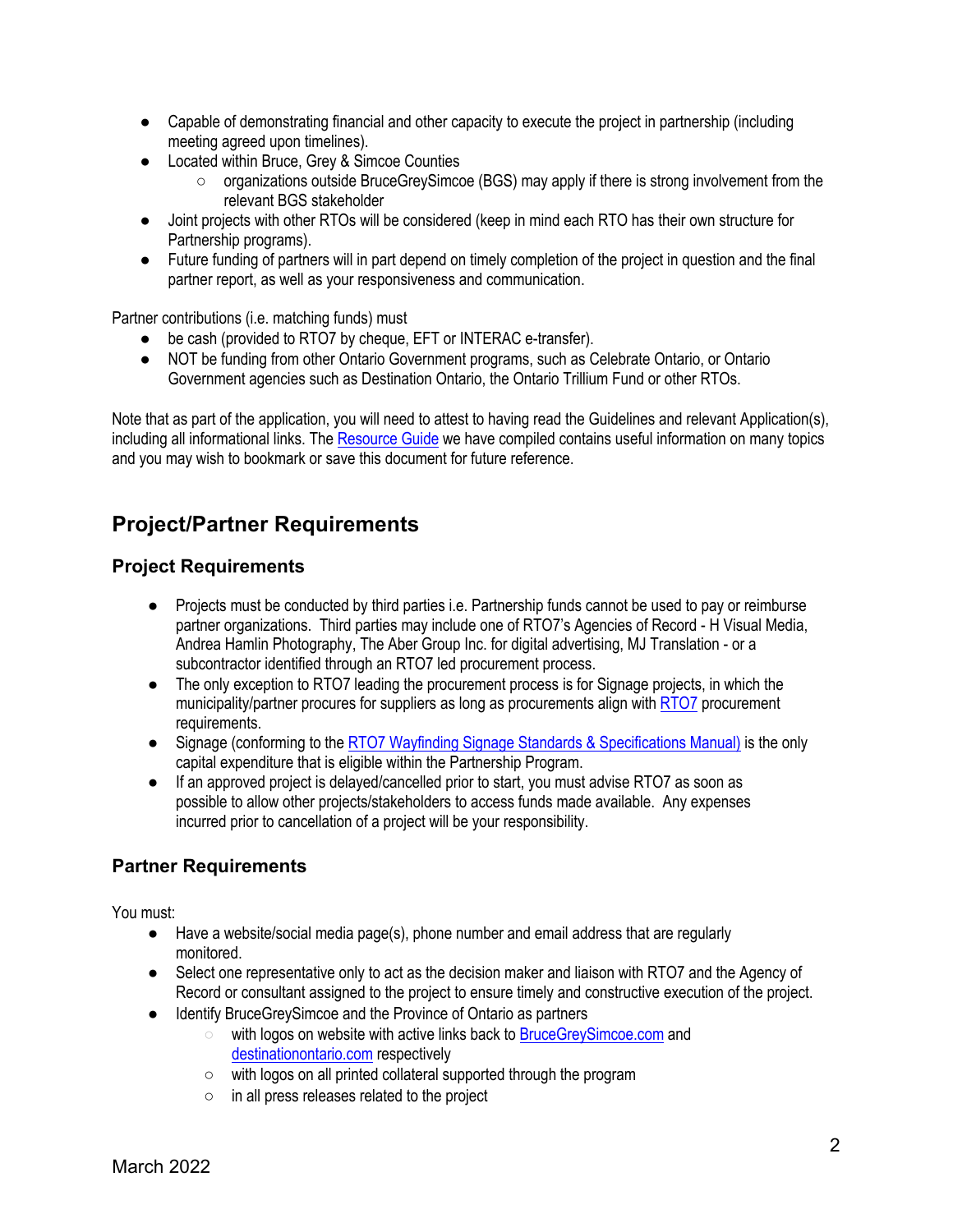- Tag @BruceGreySimcoe and @ontariotravel using #brucegreysimcoe on Facebook, Twitter and Instagram posts related to the project.
- Complete the free [Typsy training](https://rto7.ca/Public/Programs/BruceGreySimcoe-Free-Training) (applicant and at least one front-line staff)
- Maintain a curren[t operator listing](https://brucegreysimcoe.com/special-pages/operatormanagement/login) on BruceGreySimcoe.com.
- Sign up for th[e RTO7 E-Newsletter](https://rto7.ca/Public/Special-Pages/Mailing-List-Signup) (funding updates, announcements, etc.).

## **Administration Fee**

Note: The Administration Fee will again be waived for 2022/23; Environics Analytics postal code analysis will still be provided upon request (free of charge). That said, please still review the links to markets and activities that RTO7 targets (below in Data Collection) – note that we are monitoring these, and they are subject to change/updating as new patterns and consumer sentiments emerge.

*All approved partnership applications will require the payment of a \$200.00 administration fee (waived for 2021/22). For a limited time, RTO7 will provide to the primary applicant [Environics Analytics analysis](https://rto7.ca/Public/Resources/Resource-Guide#SamplePrizmReport) of postal code data they provide (a minimum of 500 codes per application). For applications involving multiple partners, if desired, additional partners may have their postal code or mobility data (municipalities only) analyzed at the market rate of \$600.00 per partner (not waived). In some cases, partners wishing to undertake multiple projects may be able to combine their projects where appropriate to avoid incurring multiple administration fees. For questions relating to the Administration Fee, please see the Administration Fee and Admin Fee FAQ.*

# **Data Collection**

There are a number of tourism metrics we encourage you to consider tracking.

The Environics Analytics analysis of your postal code data (provided codes are provided a minimum of 30 days in advance of your campaign) will be useful to you in your marketing targeting and product development. The markets, segments and activities that RTO7 targets i.e. the geographic audiences and types of tourists we are aiming to attract and activities that RTO7 targets i.e. the geographic audiences and types of activities we promote are outlined [here.](https://rto7.ca/Public/Resources/Resource-Guide#TargetMarkets&Activities)  The data you provide through postal codes will be aggregated across all partners in the longer term to form a clearer, more refined picture of the state of tourism within the region to inform your and our future decision making.

In addition t[o postal code data,](https://rto7.ca/Public/Resources/Resource-Guide#PerformanceMetrics) the data that you may be required to include in your final reporting to assess performance will depend on the project and objectives in question. As data is the backbone of good tourism planning, the metrics that are considered most useful to RTO7 and/or stakeholders are elaborated on [here](https://rto7.ca/Public/Resources/Resource-Guide#AdditionalReportingMetrics) (Performance Metrics) an[d here](https://rto7.ca/Public/Resources/Resource-Guide#WhyCollectThisInfo) (Importance of Data).

## **RTO7 Partnership Program Streams [\(Video\)](https://www.youtube.com/watch?v=TfflMS5zdnY&ab_channel=RTO7Connection)**

#### **Video/Image Development**

This category includes development of videos and/or imagery through RTO7's respective Agency(ies) of Record (H Visual Media and Andrea Hamlin Photography) that can subsequently be used in advertising of assets/events, etc. e.g. in the Social Media Advertising Campaign Stream below.

Please note that in-kind recruitment videos to be used in advertising for staff will also be eligible within this category (as well as an in-kind recruitment social media advertising progra[m \(Recruitment Implementation Program\) i](https://rto7.ca/Public/Programs/Recruitment-Implementation-Program)n which to use these videos), assuming this is approved by the Province.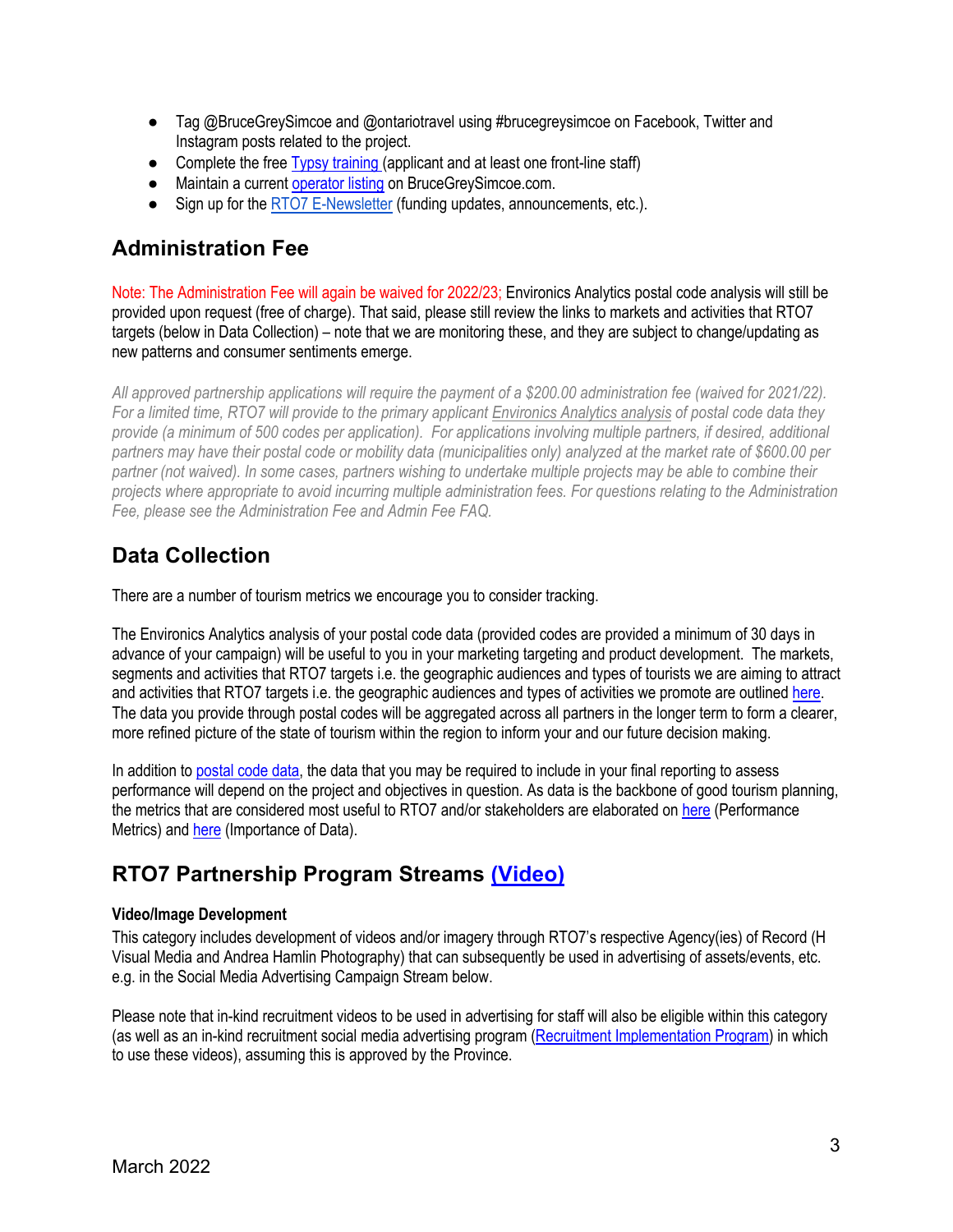#### **Storytelling**

This category provides opportunities for partners to tell their individual and community stories. With RTO7, you will vet current work samples in order to procure a qualified writer that is familiar with the product/experience and locale that the story is about. Stories will be used by all partners and may be made available to Destination Ontario and MHSTCI.

#### **Digital Advertising**

For the purposes of this program, digital advertising includes adwords/search, Facebook/Instagram ads, banner/display ads, etc. to promote assets/events. This category does not include website design, upgrades, etc. Media buys are managed by RTO7's Agency of Record (The Aber Group Inc.).

RTO7 is pleased to extend this offer to past partner campaigns recognizing the momentum that has been established in attracting tourists to the region as well as the challenge to stakeholders to sustain this momentum if this collaborative partnership did not continue.

Note that this Digital Advertising program may be undertaken in conjunction with the Video/Image Development program if timing permits (separate applications will be required). Please contact us directly to discuss.

#### **Social Media Advertising (Video & Image) Campaign**

This category provides access to social media advertising (Meta/Facebook, Instagram) using short videos or images developed through RTO7 or your own approved video/image collateral (priority will be given to videos of 60 seconds or less). Media buys are managed by RTO7's advertising agency, The Aber Group. RTO7 has had great success with this in our BruceGreySimcoe campaigns, and the lower buy-in of this partnership provides partners with a lowrisk introduction to the benefits of social media advertising as an effective complement to other forms of advertising.

Note: The Operational Implementation Program (OIP) offers social media advertising in exchange for an operator's investment in their operations – you may wish to start by reviewing this program and if it does not meet your needs, then consider this Social Media Advertising Campaign, to which you will contribute cash. Eligible partners (with a cash contribution) may be able to undertake this program and also leverage the OIP program. Contact RTO7 staff [\(ahogan@rto7.ca\)](mailto:ahogan@rto7.ca) for further information. This program may also be undertaken in conjunction with the Video/Image Development program (although separate applications will be required). Note that RTO7 reserves the right to limit the number of applications per partner. Please contact us directly for further information.

#### **Tourism Wayfinding, Trails & Cycling Signage**

Funds are available to conduct a signage plan for installation of RTO7 Tourism Wayfinding Signage, to fabricate and [install tourism wayfinding, trail and cycling signs. Note that plans and signs must conform to the RTO7 Wayfinding](https://www.rto7data.ca/RTO7Media/RTOFiles/RT07_signmanual_20210603.pdf)  Signage Standards & Specifications Manual **(**updated June 2021).

As signage that gets people more efficiently to their destination supports our sustainability objectives, this program **has been expanded** to allow for support of elements of signage systems that the RTO7 Signage specifications do not address, and that meet the minimum criteria below:

- Provincially recognized and executed in the majority of Ontario's Tourism Regions
- In support of our targeted activities
- Long-lasting, durable construction (RTO7 reserves the right to have an expert review the fabrication specifications to ensure they meet a minimum standard)
- Appropriate design for use e.g. if on roadways, legible at driving speed, etc.
- All signage must be installed as per governmental regulations relevant to the installation. RTO7 does not assume any responsibility for the design, fabrication and installation of the signage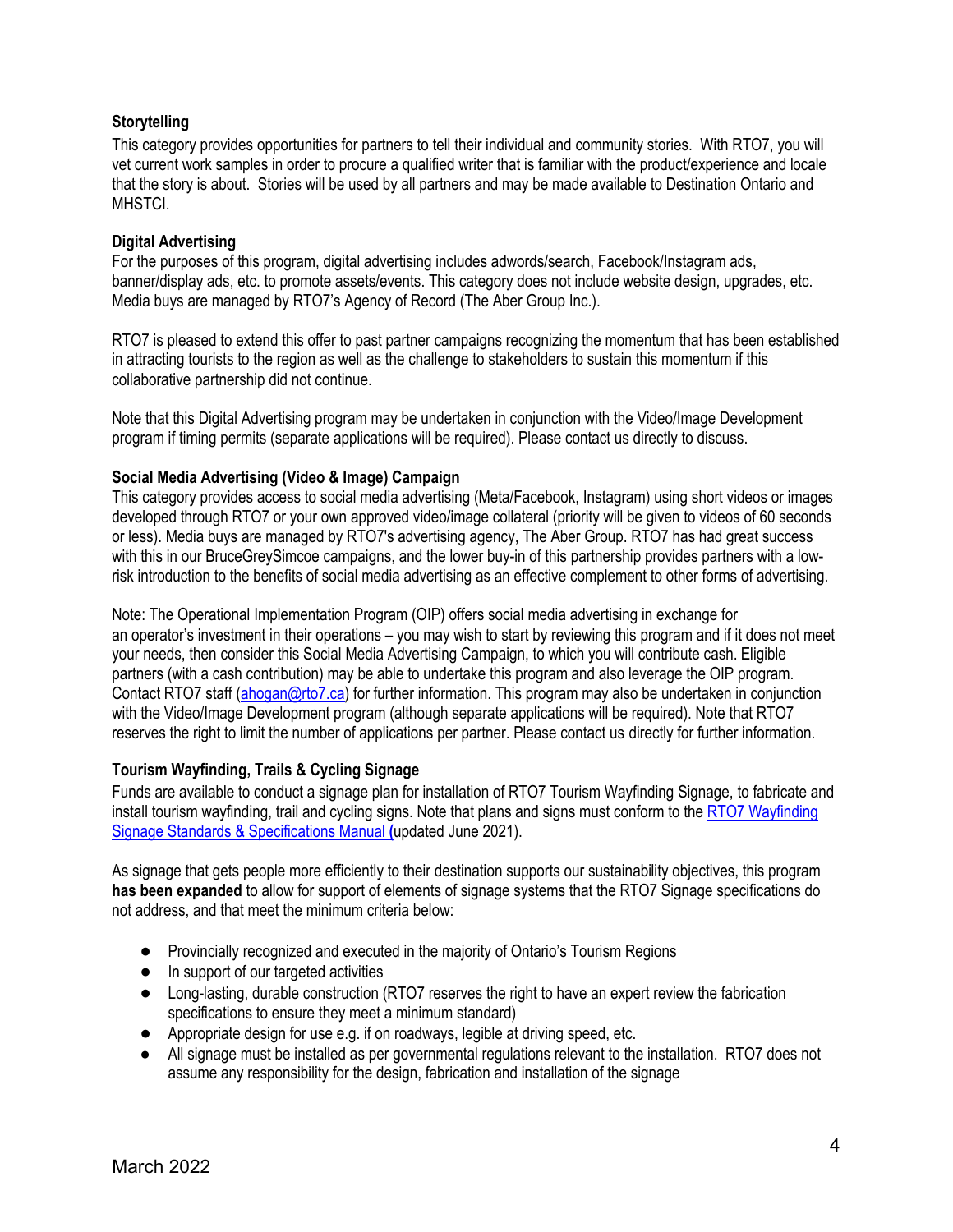Examples of this might include some Bruce Trail signage, Conservation Area signage, Great Lakes Waterfront Trail signage, etc. Contact us for consideration if you think your system may be eligible. Note that all signage projects this year (including these adjunct systems) will be leveraged at \$1:\$0.50 (\$1 Partner funds and \$0.50 of Partnership Funds).

Note that signage projects are most often undertaken by Municipalities or Counties (or by Conservation Authorities or Recreational Organizations) and funding does not apply to any other types/formats of signage or electronic signage. Signage plans are only eligible for those implementing the RTO7 signage system.

#### **French Translation Services**

French language translation by Agency of Record (MJ Translation Inc.) of web and print materials relevant/suited to these markets (e.g. beaches or cycling pages for promotion in Quebec).

#### **Experience Development**

This category is typically for larger projects, often in the planning stages. Funding is available for large-scale product/experience development, to develop marketing plans, for feasibility studies, etc. Research and workforce development projects are also eligible within this category.

#### **Trade Show Booth Space**

Tourism operators may apply for reimbursement of up to 50% of eligible trade show booth space costs.

## **Other RTO7 Programs**

For a full list of RTO7 Partner Programs, please visit [rto7.ca](https://rto7.ca/Public/Programs) or talk to RTO7 staff about options.

#### **For Bruce County applicants**

Bruce County provides grants to tourism operators. In some cases, RTO7 is able to leverage these grants with RTO7 funding programs. Please contact RTO7 staff and/o[r Bruce](mailto:info@sprucethebruce.com) staff for more details.

## **Application Process**

*Please contact Alex Hogan [\(ahogan@rto7.ca\)](mailto:ahogan@rto7.ca) prior to submitting to ensure eligibility of your proposed idea.*

- Complete your application be sure to **include HST** in your figures.
- If your project is approved (typically you will be notified within a week) [a Collaboration](https://rto7.ca/Public/Resources/Resource-Guide#CollaborationAgreement) Agreement outlining timelines, performance measurement etc. will be signed by you and RTO7.
- Successful projects will be managed in Basecamp, which allows all parties to track the project's progress.
- RTO7 will send a Request for Reimbursement to you for your share of the project cost. Payment (in the form of a cheque, electronic funds transfer or INTERAC e-Transfer) is due upon receipt of the Request for Reimbursement (*prior* to the project's start). Note that no expenses incurred prior to the signing of the Agreement – or April 1 - will be paid.
- Applications will be accepted on a continual basis (as long as funds remain available). Note that all projects must be fully completed (including your completion of a final report within 30 days of completion) by March 31, 2023. It is strongly recommended that you submit applications before the dates listed below – in particular, Signage and Experience Development projects require significant completion time before year end.
	- Video/Image Production Oct 31/23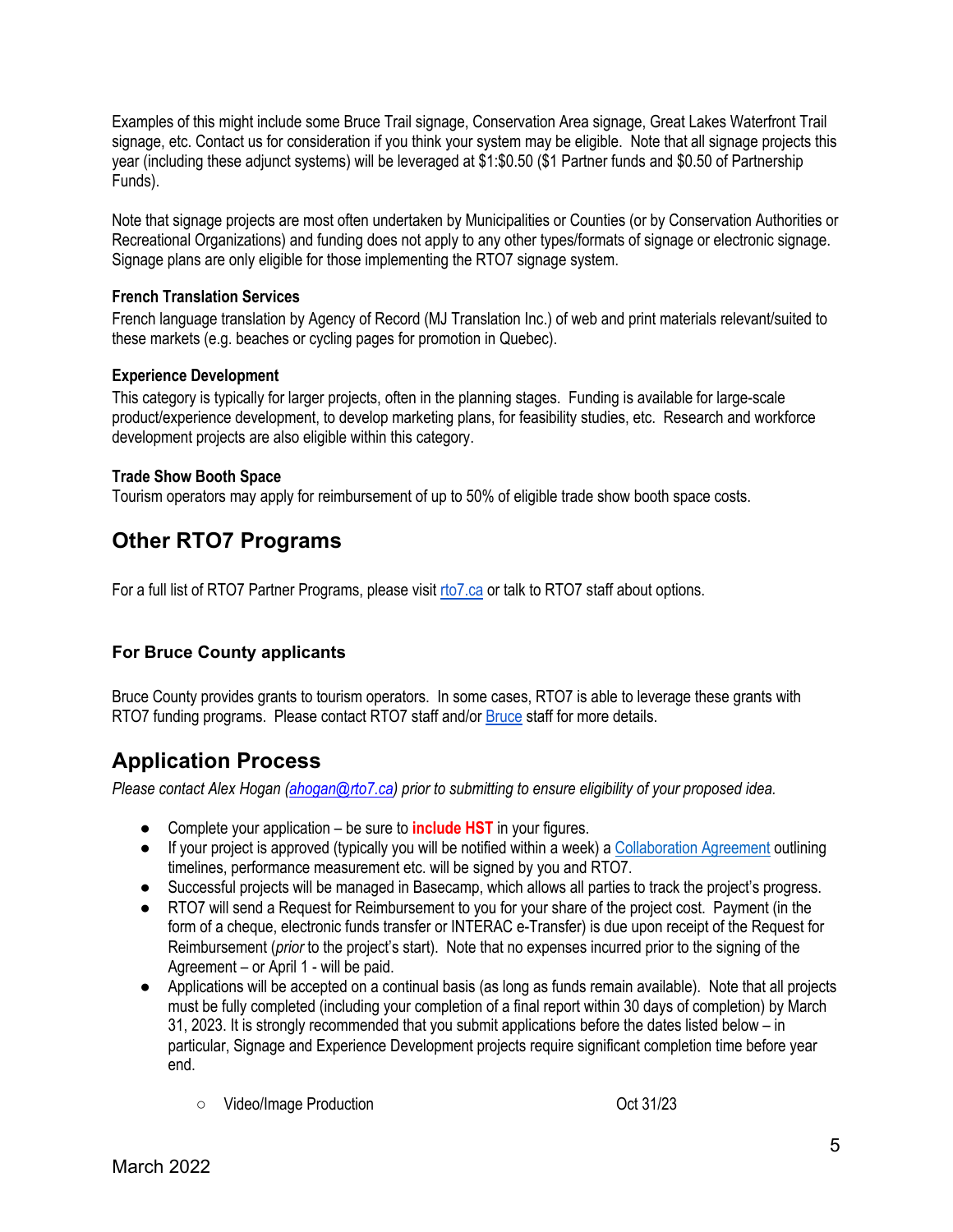| <b>O</b> Experience Development | Aug 31/23 |
|---------------------------------|-----------|
| ○ Storytelling                  | Oct 31/23 |
| ○ Signage                       | Sep 30/23 |
| $\circ$ French translation      | Oct 31/23 |
|                                 |           |

Applicants should be aware that RTO7, through funding agreements with the Province is bound by the *Freedom of Information and Protection of Privacy Act* (Ontario) and that any information provided to the Province in connection with the Project or otherwise in connection with the Agreement may be subject to disclosure in accordance with that Act, as amended from time to time, and that any information provided to RTO7 in connection with their application, project or agreement may be subject to disclosure in accordance with the requirements of that Act. Partners to permit RTO7, if required, to verify/audit information submitted (at the discretion of the Province) to ensure that it is complete and accurate, and that funds were used for purpose(s) intended.